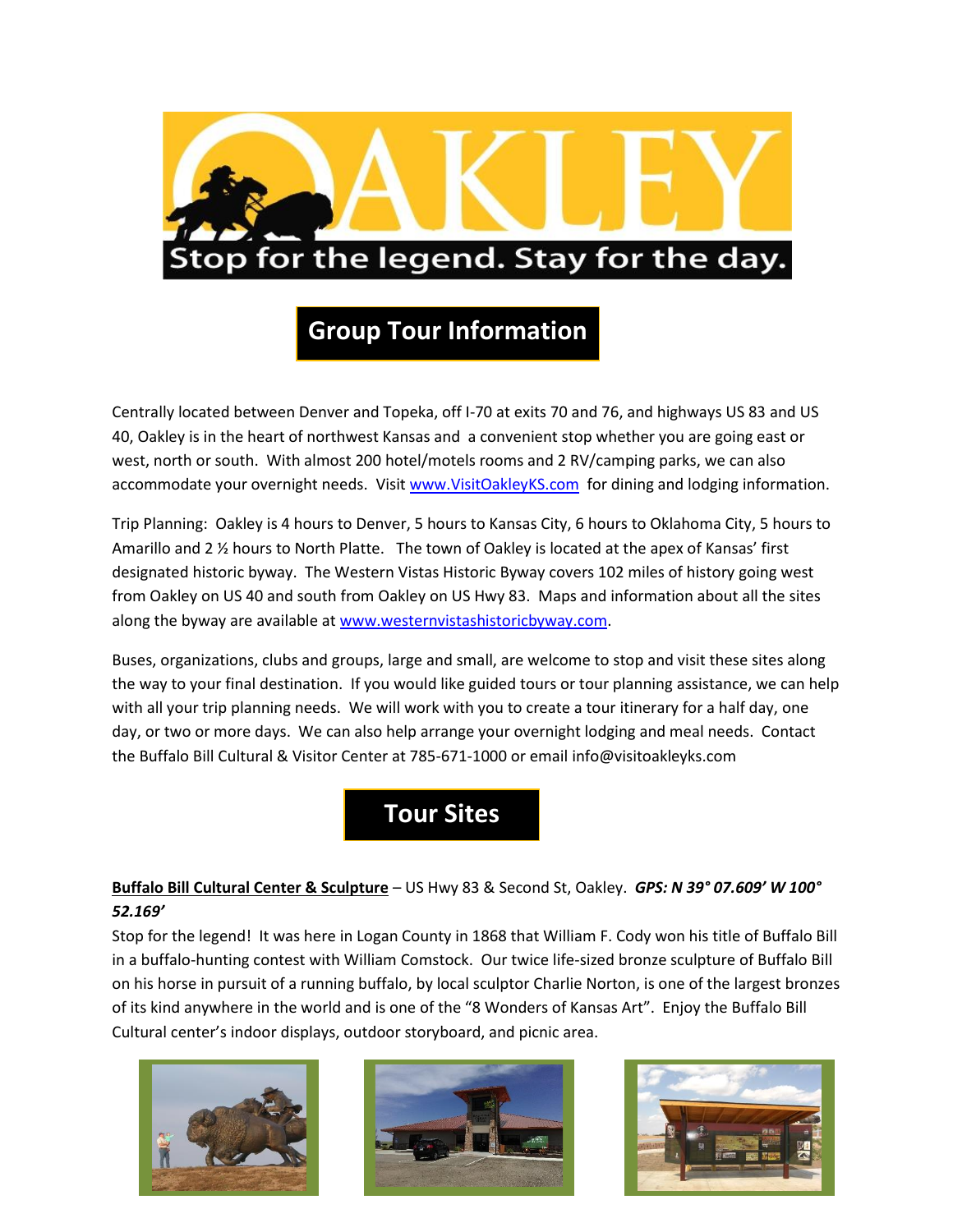Tour time: 15-30 minutes. Statue and Story board open to public 24 hours year round. Self-guided. No charge. Donations accepted. Visitor center and gift shop is open year round, Monday – Friday 9 a.m. to 5 p.m. & Saturday 11 am – 5 pm. Closed Thanksgiving, Christmas and New Year Day. After hours, by appointment, call 785-671-1000 or email [info@buffalobilloakley.org.](mailto:info@buffalobilloakley.org)

#### **Fick Fossil & History Museum** – 700 West Third Street, Oakley

Come explore a world of fossils! The Fick Fossil and History Museum is home to many world-class fossils including the bones of the oldest documented mosasaur skull in the world. Enjoy exhibits detailing the Smoky Hill Trail, Kansas Pacific Depot, and a real "soddie" house. One of America's top 25 museums,

according to the San Francisco Chronicle, makes this a must see attraction.

Tour time: 30 minutes to 1 hour. Self-guided. No charge. Donations accepted. Open Memorial Day-Labor Day, Monday – Friday 9 a.m. to 5 p.m. & Saturday 9 am – 3 pm. Closed Holidays. To schedule a guided tour, contact the curator of the museum at 785-671-4839 or email [fickmuseum@st.tel.net.](mailto:fickmuseum@st.tel.net)



#### **Western Plains Energy** – 3022 County Rd 18, Oakley

See first-hand how ethanol is produced. WPE began producing fuel grade ethanol and distiller's grain in 2004. As of September 30, 2011, WPE was producing at the rate of approximately 50,000,000 gallons of denatured ethanol annually.

Tour time: 30 minutes. No charge. Guided tours are available for small groups (10-12) by appointment only. It is best to plan this tour a week or two in advance to ensure tour time availability. Call 785-672 8810 or email [wpe@wpellc.com](mailto:wpe@wpellc.com) to schedule.

#### **Monument Rocks & Keystone Gallery** – 25 miles south of Oakley

#### Monument Rocks - East on Jayhawk Rd *GPS: N 38° 44.578' W 100° 76.236'*

"Monument Rocks" and "the Kansas Chalk Pyramids" are names used interchangeably for this historic landmark. Formally called Monument Rocks, they were inducted as the first National Natural Landmark in Kansas by the Department of Interior on October 31, 1968. In 2006, Monument Rocks was voted by the public one of the "8 Wonders of Kansas".

Tour time: 30 minutes. Self-guided drive. No charge. Access is available to the public year round, however the county roads can also be extremely muddy when it is wet. Please use caution during wet weather. There are no public restroom facilities or restaurants in the immediate Monument Rocks area. Please be respectful as this is private property.

# The Keystone Gallery & Museum – 401 US 83, Scott City *GPS: N 38° 44.578' W 100° 52.116'* Located at the south end of Monument Rocks at US 83 and Dakota Road.

The museum houses a permanent collection of local Kansas Cretaceous fossils, international fossils and a great gift shop.

Tour time: 30 minutes to 1 hour. Self-guided. No charge. Donations accepted. The Gallery is open most days in the summer from 9 a.m. to 5 p.m. Schedule varies in the winter. Call Barb or Chuck at 620 872-2762 for daily hours, or email [keystone@keystonegallery.com.](mailto:keystone@keystonegallery.com)